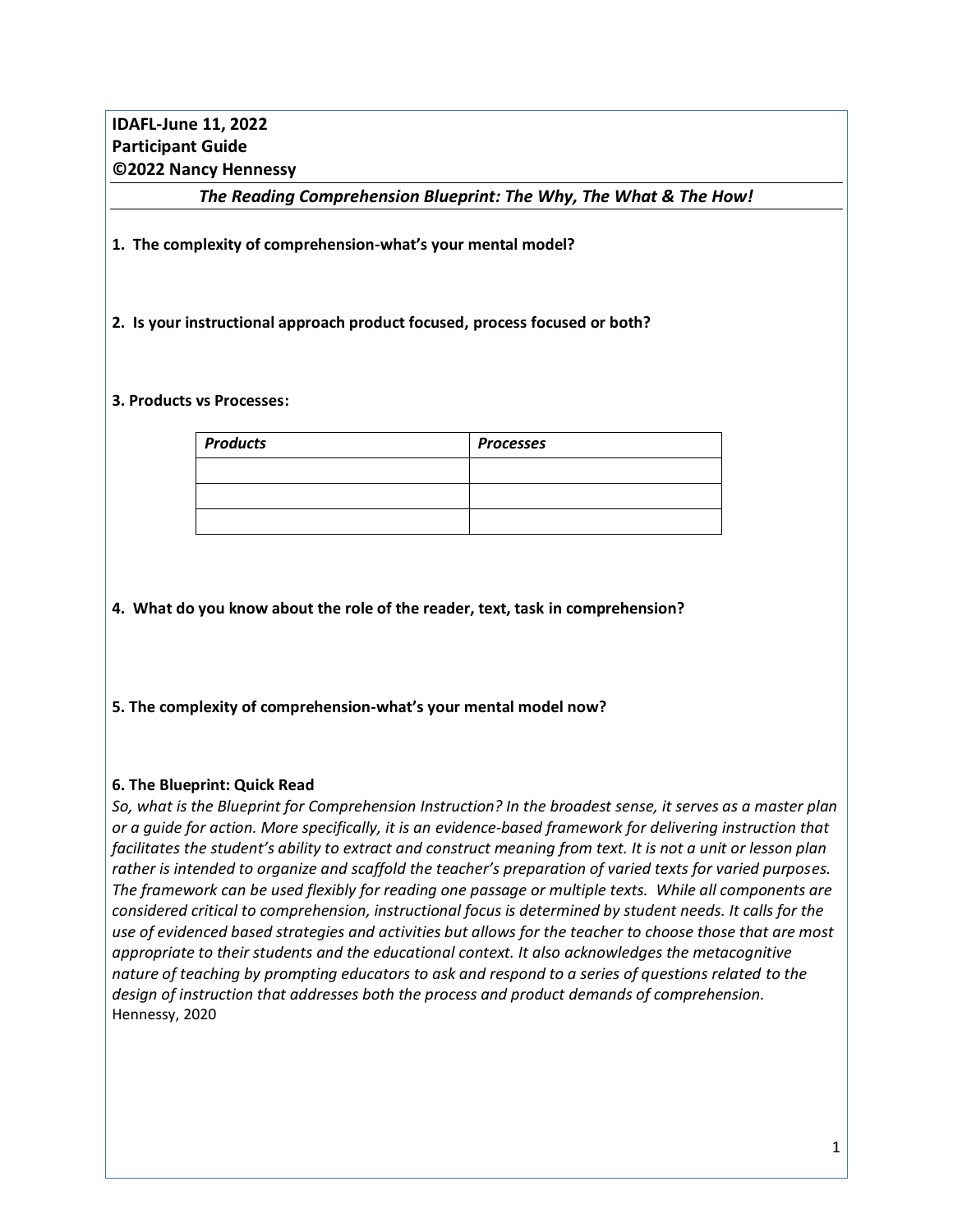| <b>PREPARING FOR INSTRUCTION</b><br><b>CRITICAL UNDERSTANDINGS OF TEXT</b>                                                                                                        |                          | What do you want students to know and understand after reading the text? What are the critical<br>concepts and understandings-big ideas you want your students to acquire?                                                                                                                                                                                                                                                                       |
|-----------------------------------------------------------------------------------------------------------------------------------------------------------------------------------|--------------------------|--------------------------------------------------------------------------------------------------------------------------------------------------------------------------------------------------------------------------------------------------------------------------------------------------------------------------------------------------------------------------------------------------------------------------------------------------|
| PURPOSE FOR READING TEXT                                                                                                                                                          |                          | What are the content instructional goals and objectives?<br>What are the literacy instructional goals and objectives?                                                                                                                                                                                                                                                                                                                            |
| <b>TEXT READING</b><br><b>VOCABULARY</b>                                                                                                                                          |                          | Which words will your students need to know? Which are worth knowing?<br>Which ones will you intentionally target and directly teach? Which ones will you incidentally-on-purpose<br>teach? How, when?<br>Which words will you purposefully discuss, incorporate into expressive language activities?<br>How and when will you teach and foster the use of independent word learning strategies?                                                 |
| <b>LANGUAGE STRUCTURES</b><br>(Phrases, Clauses, Sentence<br>Comprehension)                                                                                                       | Comprehension Monitoring | Are there phrases, clauses, sentence structures that may be difficult for your students?<br>How and when will you directly teach sentence comprehension? How and when will you teach students<br>to work with challenging sentences?<br>How will you facilitate the integration of ideas within and between sentences, e.g., the use of cohesive<br>ties and connectives? How and when will you teach students to work with these?               |
| Before, During, and After Reading: Strategies and Activities<br><b>KNOWLEDGE</b><br>• Text Structure<br>• Background Knowledge<br>LEVELS OF UNDERSTANDING AND<br><b>INFERENCE</b> |                          | How is the text organized? How and when will you directly teach students the purpose, features,<br>and signal words of different genres? How will you teach students to use the structure to understand<br>purpose? To organize and express their understanding?<br>What background knowledge is critical to understanding the text? How and when will you teach<br>students to access and build their knowledge and integrate it with the text? |
|                                                                                                                                                                                   |                          | How will you teach students to construct meaning at different levels of understanding, including the<br>surface code, textbase, and mental model of text? How will you directly teach students to use inference<br>to integrate ideas and connect background knowledge to the text?<br>How will you support your students' deep comprehension of text?                                                                                           |
| <b>EXPRESSION OF UNDERSTANDING</b>                                                                                                                                                |                          | What strategies and activities will you use for students to demonstrate understanding at different levels,<br>during and after reading?<br><b>Nancy Hennessy</b><br>How will you support their oral and written expression of understanding?<br>©2020 Brookes Publishing                                                                                                                                                                         |
|                                                                                                                                                                                   |                          |                                                                                                                                                                                                                                                                                                                                                                                                                                                  |

## ✓ *Do your readings support the development of knowledge?*

- ✓ *Do your readings provide opportunities to develop necessary language processes and skills?*
- ✓ *Do your texts provide opportunities to develop and apply academic language skills to text?*
- ✓ *Do your readings represent different genre, disciplines, the interests, and experiences of your readers, are culturally responsive?*
- ✓ *Have you considered access issues for struggling readers?*

Hennessy, 2020

#### **8. Comprehension Monitoring:**

| Why?                      | So, Fix It Up! |
|---------------------------|----------------|
| Word meaning              |                |
| Sentence meaning          |                |
| Knowledge                 |                |
| Paragraph/section meaning |                |
| Engagement                |                |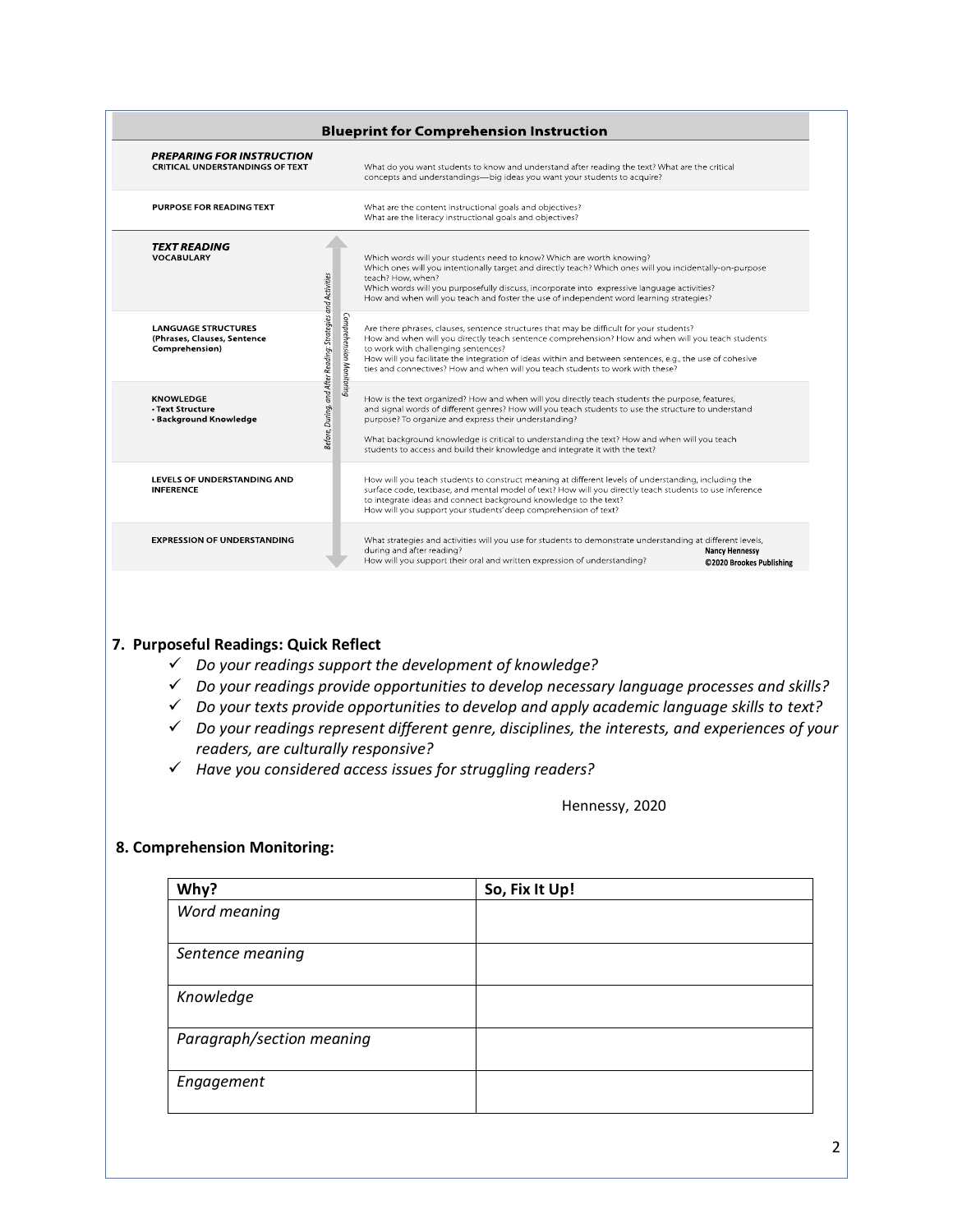## **9. Consider the Critical Competencies:**

*Deep inside an ancient pyramid in Peru, a mummy lay hidden in a gold-filled tomb. The underground chamber remained a secret for nearly 1,600 years, until an archaeologist noticed rectangular patches of soft clay in the pyramid's floor—a telltale sign of a grave. His heartbeat quickened. He suspected that someone powerful would be buried here. The archaeologist was standing in a sacred location, a courtyard near the peak of the biggest pyramid at El Brujo—a ceremonial site of the ancient Moche (MOchay) people. The civilization's rulers, who controlled the north coast of Peru from A.D. 100 to 800, probably reserved this spot for a king or a great warrior. What valuable treasures would lie inside this leader's tomb?* 

The Mystery of the Tattooed Mummy

### **10. A sentence is…**

### **11. The Blueprint: Sentence Comprehension**

*Are there parts of speech, phrases, clauses, sentence structures that may be difficult for your students?* 

*How and when will you directly teach sentence comprehension? How and when will you teach students to work with these structures? How will you facilitate the integration of ideas e.g., the use of cohesive ideas and connectives? How and when will you teach students to work with these?*

Hennessy, 2020

| <b>Intentional on Purpose (direct)</b>         | <b>Incidental on Purpose (indirect)</b> |  |
|------------------------------------------------|-----------------------------------------|--|
| <b>Grammar Based Deconstruction Activities</b> | <b>Reading Experiences</b>              |  |
| -Parts of Speech                               | -Shared Reading                         |  |
| -Phrases & Clauses                             | -Group & Independent reading            |  |
| -Sentences                                     | -The Fluency Connection                 |  |
| <b>Sentence Based Activities</b>               | Oral Language Experiences               |  |
| -Writing Connections                           | -Teacher Talk                           |  |
| -Sentence Combining & Expansion                |                                         |  |
| -Anagrams                                      | -Student Talk                           |  |
| -Visual Representations                        | -Student Teacher Talk                   |  |
| Pictures                                       |                                         |  |
| Diagramming                                    |                                         |  |
| <b>Cohesive Device Activities</b>              | The Writing Connection                  |  |
| -Cohesive ties                                 |                                         |  |
| -Connectives                                   | ©2019 Nancy Hennessy                    |  |

# **12. Sentence Comprehension: Instructional Tools**